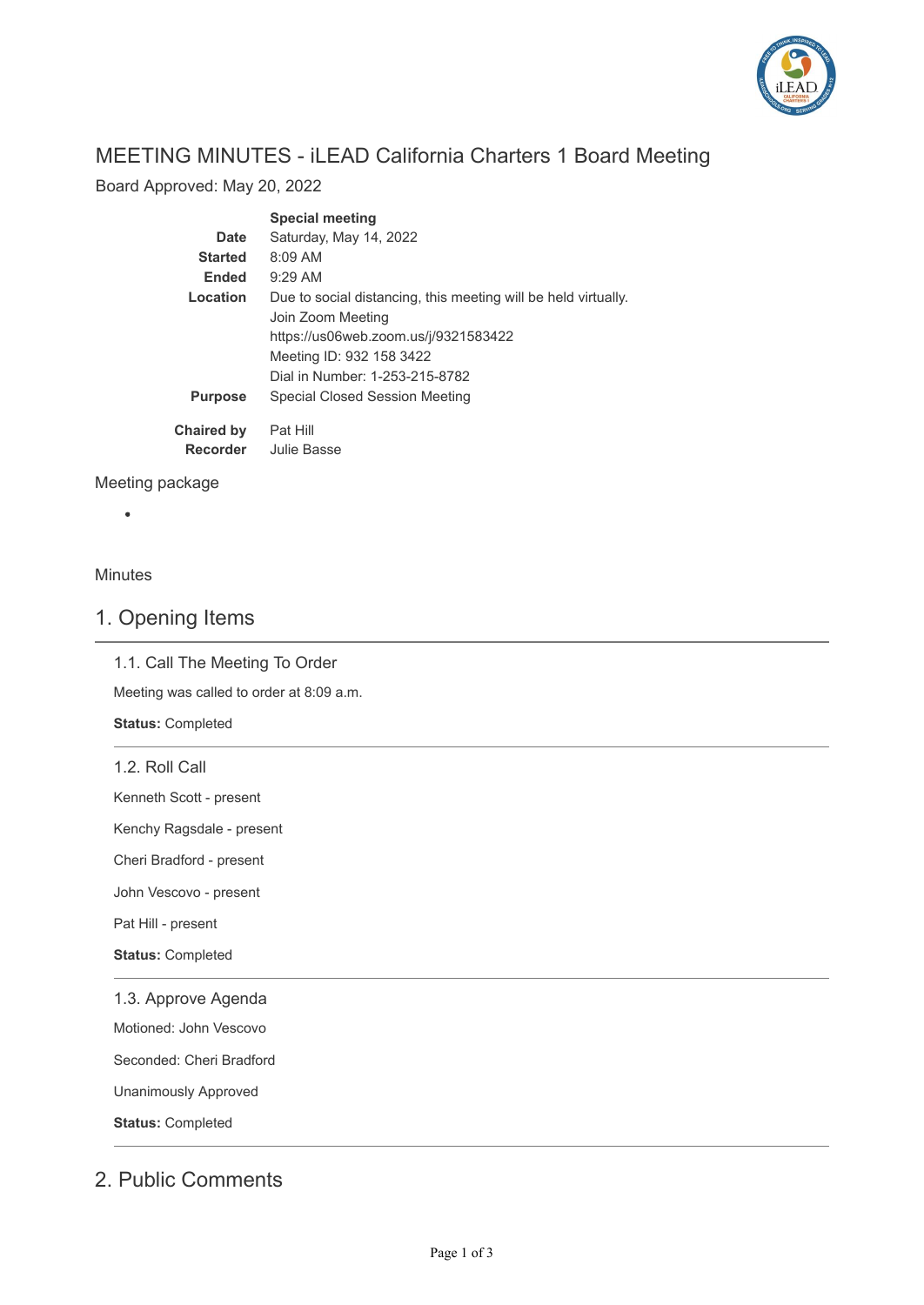

### 2.1. Public Comments

The public may address the iLEAD CA Charters 1 governing board regarding any item within the Board's jurisdiction whether or not that item appears on the agenda during this time. If you wish to address the Board, please complete a public comment card. Comments for the public will be limited to 3 minutes.

No public comment(s) made

**Status:** Completed

## 3. Closed Session

### 3.1. PUBLIC EMPLOYEE DISCIPLINE/DISMISSAL/RELEASE (Gov. Code section 54957(b).)

PUBLIC EMPLOYEE DISCIPLINE/DISMISSAL/RELEASE (Gov. Code section 54957(b).)

**Status:** Completed

#### 3.2. Report Of Closed Session

The Board reported the following:

1) The Board will inform Young, Minney & Corr that they will no longer be using their services; they will now use the services of Procopio

Motioned: John Vescovo

Seconded: Kenchy Ragsdale

Votes - John Vescovo: yes; Kenchy Ragsdale: yes; Cheri Bradford: yes; Kenneth Scott: yes; Pat Hill: yes

2) Pat Hill resigned from the Board and John Vescovo is now the President of the Board

Motioned: Kenchy Ragsdale

Seconded: Kenneth Scott

Votes: John Vescovo: yes; Kenchy Ragsdale: yes; Cheri Bradford: yes; Kenneth Scott: yes

3) Amanda Fischer will return to her prior position at the school.

Motioned: Kenneth Scott

Seconded: Cheri Bradford

Votes: John Vescovo: yes; Kenchy Ragsdale: yes; Cheri Bradford: yes; Kenneth Scott: yes

4) Pat Hill has been appointed the Interim CEO.

Motioned: Cheri Bradford

Seconded: Kenchy Ragsdale

Votes: John Vescovo: yes; Kenchy Ragsdale: yes; Cheri Bradford: yes; Kenneth Scott: yes

**Status:** Completed

### 4. Closing Items

### 4.1. Adjournment